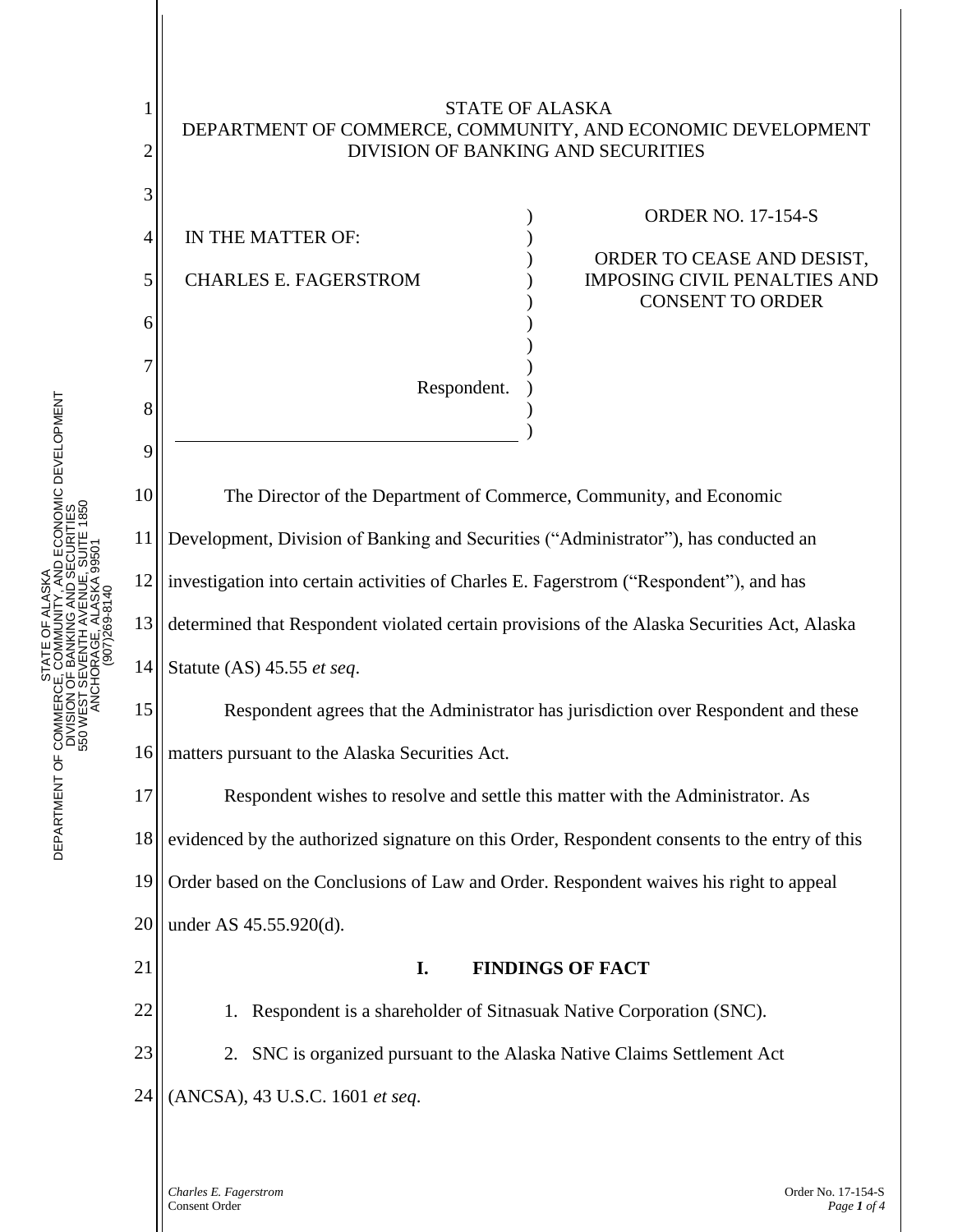1 2 3. SNC has certified to the Administrator that it has more than 500 shareholders and total assets exceeding \$1,000,000.

3 4 5 6 4. On or about the first week of May 2017, Respondent mailed a letter (the "Letter") to over 1,000 SNC shareholders. The return address box on the Letter identified the sender as "SNC Shareholders for Free Speech." The Letter did not identify Respondent or any other person as being the sender.

5. The Letter stated: "[V]oting your OWN [sic] proxy can help STOP [sic]:[...][u]nethical voting processes."

6. Respondent stated to the Administrator that he authored and distributed the Letter.

7. The Letter was not preceded or accompanied by a dated, written proxy statement disclosing, among other information, the name and address of each participant, including each proxyholder, who has joined or proposes to join in the solicitation.

13 14 15 8. Respondent stated to the Administrator that the "unethical voting processes" he referred to in the Letter referred to SNC board members using discretionary proxies in the election of directors.

16 17 9. Alaska law and SNC bylaws allow shareholders, including board members, to use discretionary proxies and to cumulate votes in the election of directors.

## 18

7

8

9

10

11

12

## **II. CONCLUSIONS OF LAW**

19 20 1. Respondent is subject to the filing requirements of AS 45.55.139 because he is a shareholder of SNC and SNC is subject to the filing requirements.

21 2. The Letter distributed by Respondent to SNC shareholders is a "proxy statement" as

22 defined in 3 AAC 08.365(14) because it is a communication that was made available to

23 shareholders under circumstances reasonably calculated to result in the procurement,

24 withholding, or revocation of a proxy.

> *Charles E. Fagerstrom* Order No. 17-154-S Consent Order *Page 2 of 4*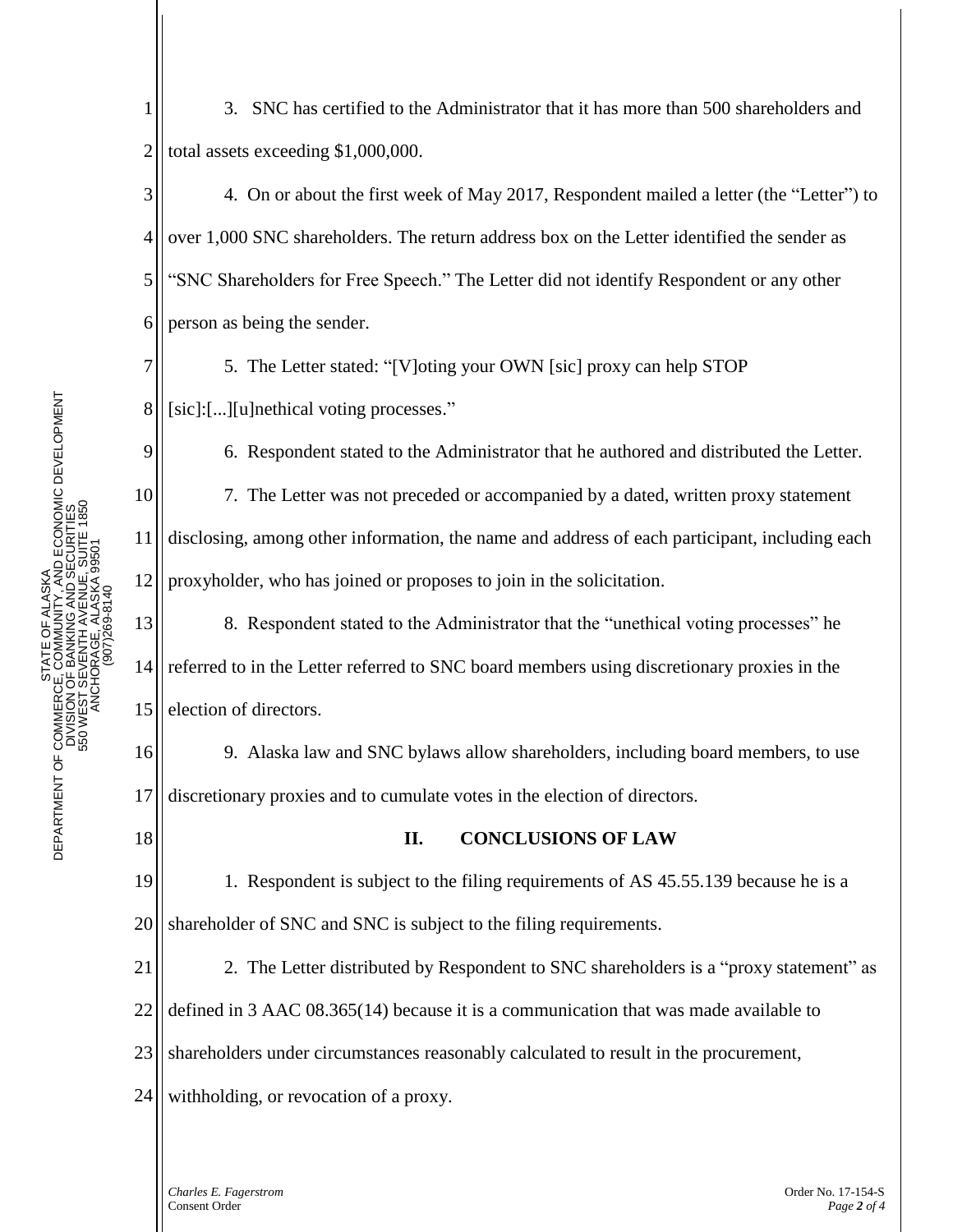| $\mathbf{1}$   | 3. Respondent violated 3 AAC 08.315(a) by materially misrepresenting that the use of                                                                                  |
|----------------|-----------------------------------------------------------------------------------------------------------------------------------------------------------------------|
| $\overline{2}$ | discretionary proxies is unethical, as Alaska law and SNC's bylaws allow for the use of                                                                               |
| 3              | discretionary proxies.                                                                                                                                                |
| 4              | 4. Respondent violated 3 AAC 08.355(2) by anonymously distributing proxy                                                                                              |
| 5              | solicitations.                                                                                                                                                        |
| 6              | 5. Respondent violated 3 AAC 08.355(4) by failing to file with the Administrator the                                                                                  |
| 7              | required disclosures relating to proxy solicitation.                                                                                                                  |
| 8              | 6. Respondent is subject to a civil penalty pursuant to AS 45.55.920(c) because he                                                                                    |
| 9              | violated 3 AAC 08.315(a), 3 AAC 08.355(2) and 3 AAC 08.355(4).                                                                                                        |
| 10             | III.<br><b>ORDER</b>                                                                                                                                                  |
| 11             | Pursuant to AS 45.55.920, and on the basis of the Findings of Fact and Conclusions of                                                                                 |
| 12             | Law, the Administrator ORDERS Respondent to:                                                                                                                          |
| 13             | 1. Pay a civil penalty in the amount one thousand five hundred dollars $(\$1,500)^{1}$                                                                                |
| 14             | 2. Comply with all provisions of the Alaska Securities Act and associated regulations.                                                                                |
| 15             | This Order is a publicly disclosable document.                                                                                                                        |
| 16             | <b>IT IS SO ORDERED.</b>                                                                                                                                              |
| 17             | Julie Anderson, Commissioner<br>Department of Commerce, Community and                                                                                                 |
| 18             | <b>Economic Development</b>                                                                                                                                           |
| 19             |                                                                                                                                                                       |
| 20             | /s/ Patrice Walsh<br>DATED: 3-29-2019<br>BY: Patrice Walsh, Director                                                                                                  |
| 21             | Division of Banking and Securities                                                                                                                                    |
| 22             |                                                                                                                                                                       |
| 23             |                                                                                                                                                                       |
| 24             |                                                                                                                                                                       |
|                | <sup>1</sup> The Administrator received a check for \$1,500 from Respondent on March 15, 2019, constituting payment in full<br>and satisfaction of the civil penalty. |
|                |                                                                                                                                                                       |